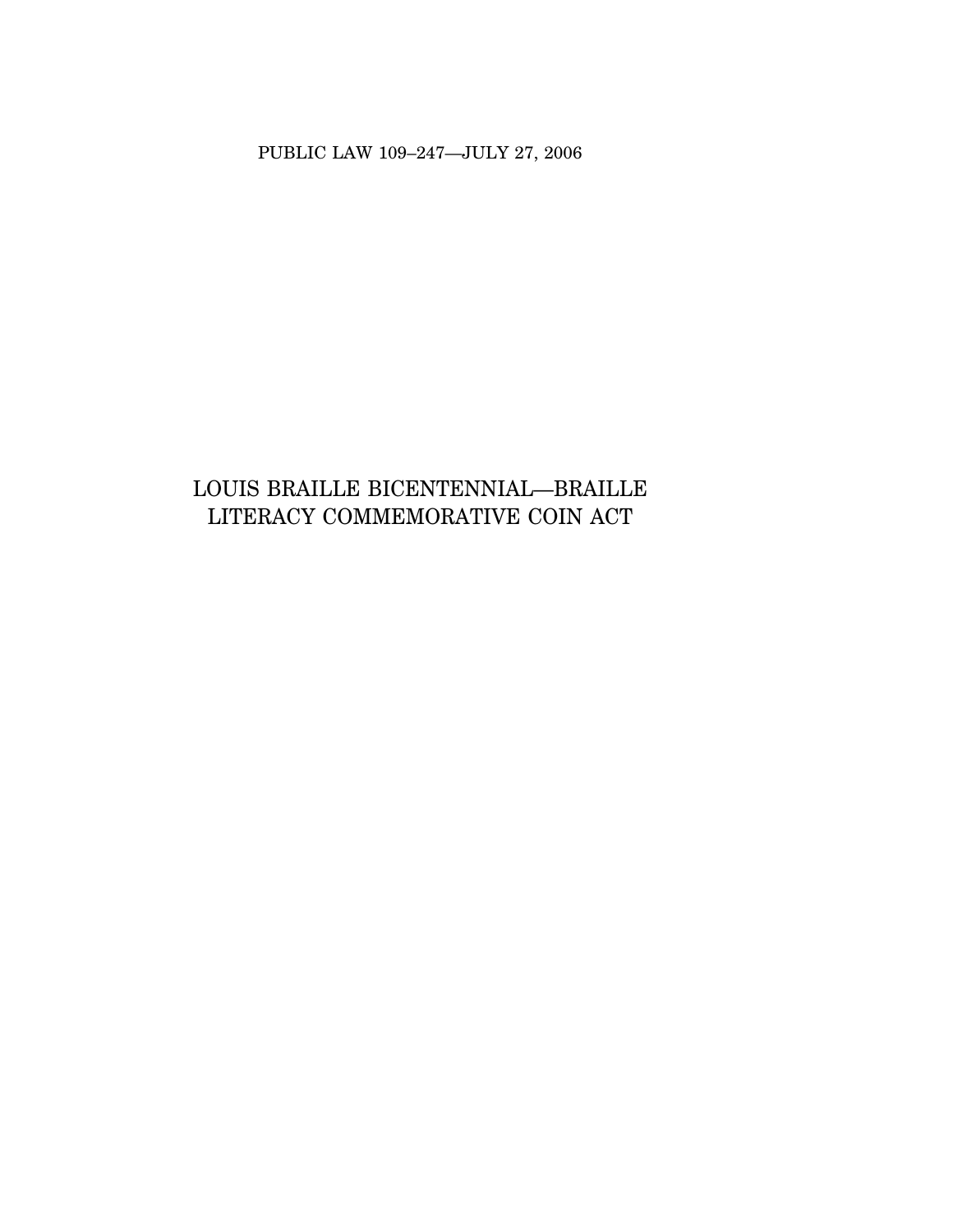# Public Law 109–247 109th Congress

# An Act

July 27, 2006 [H.R. 2872]

To require the Secretary of the Treasury to mint coins in commemoration of Louis Braille.

*Be it enacted by the Senate and House of Representatives of the United States of America in Congress assembled*,

31 USC 5112 note. Louis Braille Bicentennial— Braille Literacy Commemorative Coin Act.

# **SECTION 1. SHORT TITLE.**

This Act may be cited as the ''Louis Braille Bicentennial— Braille Literacy Commemorative Coin Act''.

#### **SEC. 2. FINDINGS.**

The Congress finds as follows:

(1) Louis Braille, who invented the Braille method for reading and writing by the blind that has allowed millions of blind people to be literate participants in their societies, was born in Coupvray, a small village near Paris, on January 4, 1809.

(2) Braille lost his sight at the age of three after injuring himself with an awl in the shop of his father Rene, a maker of harnesses and other objects of leather.

(3) A youth who was both intelligent and creative and was blessed with dedicated parents, a thoughtful local priest and an energetic local schoolteacher, Braille adapted to the situation and attended local school with other youths of his age, an unheard-of practice for a blind child of the period.

(4) At the age of 10, when his schooling otherwise would have stopped, Braille—with the aid of the priest and schoolteacher—was given a scholarship by a local nobleman and went to Paris to attend the Royal Institute for Blind Children where he became the youngest pupil.

(5) At the school, most instruction was oral but Braille found there were books for the blind—large, expensive-toproduce books in which the text was of large letters embossed upon the page.

(6) Soon Braille had read all 14 books in the school, but thirsted for more.

(7) A captain in Napoleon's army, Charles Barbier de la Serre, had invented "night writing", a method for communicating on the battlefield amidst the thick smoke of combat or at night without lighting a match—which would aid enemy gunners—that used dots and dashes that were felt and interpreted with the fingers, and later adapted the method for use by the blind, calling it Sonography because it represented words by sounds, rather than spelling.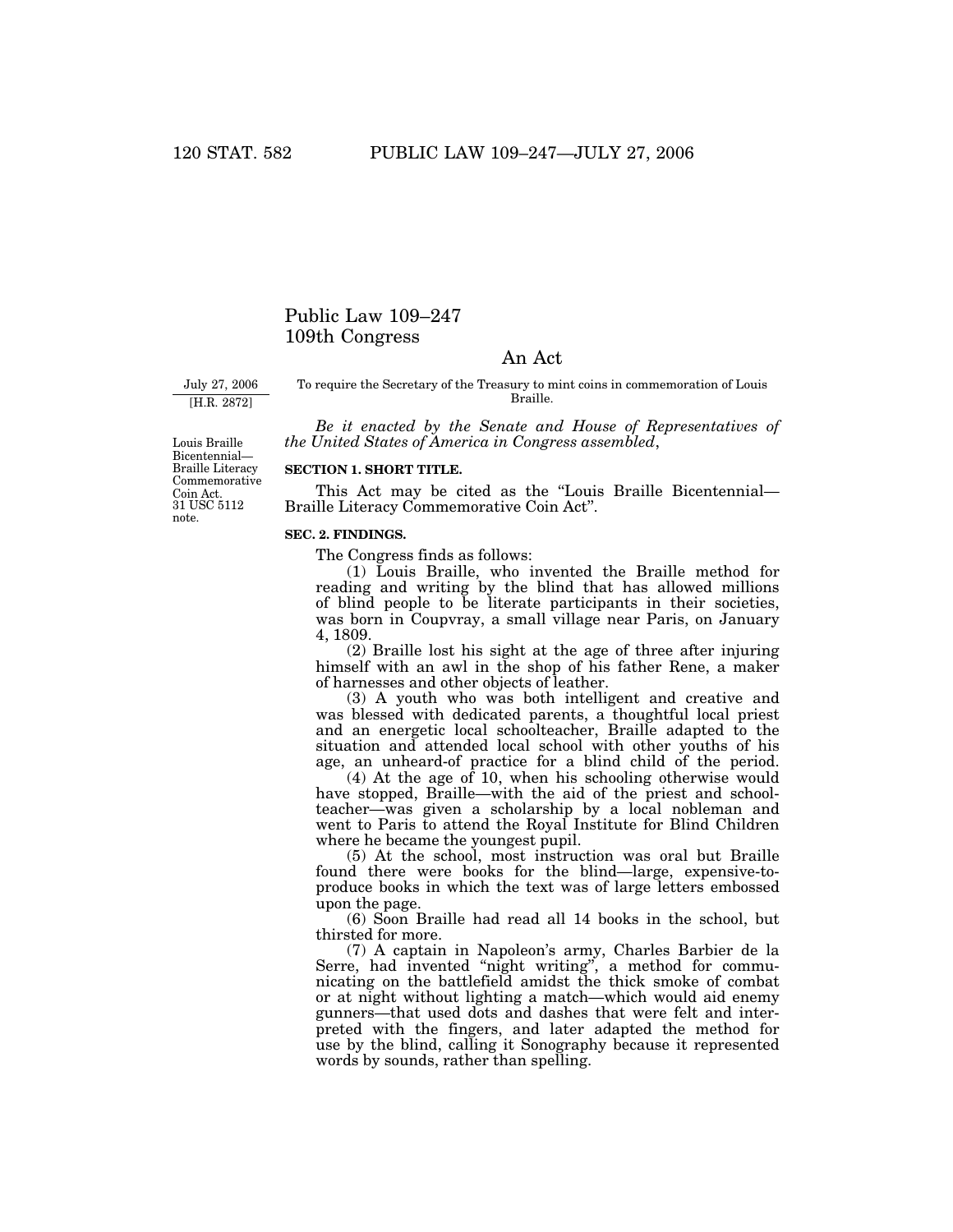(8) Braille adopted the Sonography method instantly but soon recognized that the basis in sound and the large number of dots—as many as 12—used to represent words was too cumbersome.

(9) By the age of 15, and using a blunt awl, the same sort of tool that had blinded him, Braille had developed what is essentially modern Braille, a code that uses no more than 6 dots in a ''cell'' of 2 columns of 3 dots each to represent each letter and contains a system of punctuation and of ''contractions'' to speed writing and reading.

(10) In contrast to the bulky books consisting of large embossed letters, Braille books can contain as many as  $1000$ characters or contractions on a standard 11-by-12-inch page of heavy paper, and to this day Braille can be punched with an awl-like ''stylus'' into paper held in a metal ''slate'' that is very similar to the ones that Louis Braille adapted from Barbier's original "night writing" devices.

(11) Also a talented organist who supported himself by giving concerts, Braille went on to develop the Braille representation of music and in 1829 published the first-ever Braille book, a manual about how to read and write music.

(12) 8 years later, in 1837, Braille followed that publication with another book detailing a system of representation of mathematics.

(13) Braille's talents were quickly recognized, and at 17 he was made the first blind apprentice teacher at the school, where he taught algebra, grammar, music, and geography.

(14) He and two blind classmates, his friends who probably were the first people to learn to read and write Braille, later became the first three blind full professors at the school.

(15) However, despite the fact that many blind people enthusiastically adopted the system of writing and reading, there was great skepticism among sighted people about the real usefulness of Braille's code, and even at the Royal Institute, it was not taught until after his death on January 6, 1852.

(16) Braille did not start to spread widely until 1868 when a group of British men—later to become known as the Royal National Institute for the Blind—began publicizing and teaching the system.

(17) Braille did not become the official and sole method of reading and writing for blind United States citizens until the 20th Century.

(18) Helen Keller, a Braille reader of another generation, said: ''Braille has been a most precious aid to me in many ways. It made my going to college possible—it was the only method by which I could take notes on lectures. All my examination papers were copied for me in this system. I use Braille as a spider uses its web—to catch thoughts that flit across my mind for speeches, messages and manuscripts.''.

(19) While rapid technological advances in the 20th Century have greatly aided the blind in many ways by speeding access to information, each advance has seen a commensurate drop in the teaching of Braille, to the point that only about 10 percent of blind students today are taught the system.

(20) However, for the blind not to know Braille is in itself a handicap, because literacy is the ability to read and the ability to write and the ability to do the two interactively.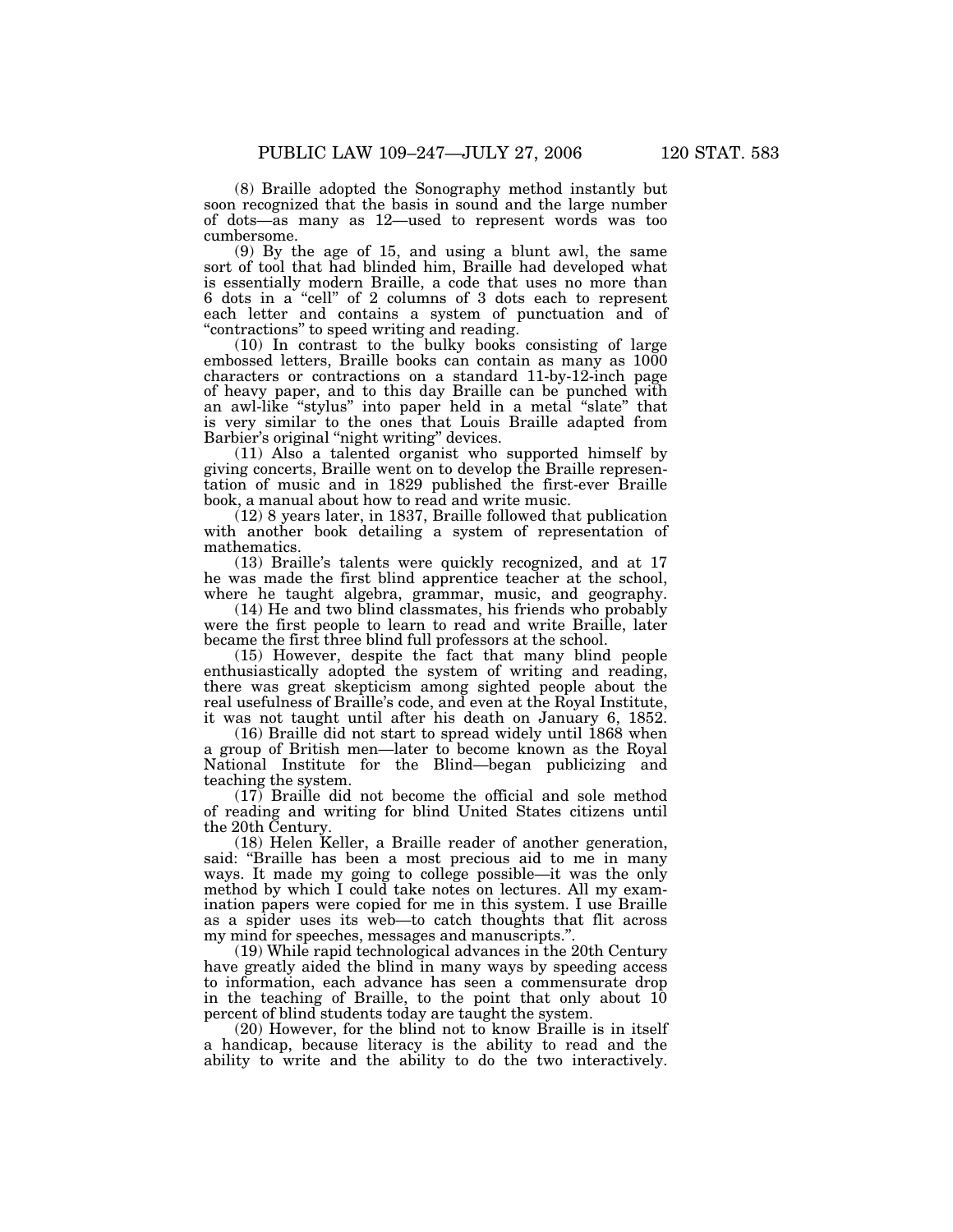(21) The National Federation of the Blind, the Nation's oldest membership organization consisting of blind members, has been a champion of the Braille code, of Braille literacy for all blind people and of the memory of Louis Braille, and continues its Braille literacy efforts today through its divisions emphasizing Braille literacy, emphasizing education of blind children and emphasizing employment of the blind.

(22) Braille literacy aids the blind in taking responsible and self-sufficient roles in society, such as employment: while 70 percent of the blind are unemployed, 85 percent of the employed blind are Braille-literate.

# **SEC. 3. COIN SPECIFICATIONS.**

(a) IN GENERAL.—The Secretary of the Treasury (hereafter in this Act referred to as the ''Secretary'') shall mint and issue not more than 400,000 \$1 coins bearing the designs specified in section 4(a), each of which shall—

(1) weigh 26.73 grams;

(2) have a diameter of 1.500 inches; and

(3) contain 90 percent silver and 10 percent copper.

(b) LEGAL TENDER.—The coins minted under this Act shall be legal tender, as provided in section 5103 of title 31, United States Code.

(c) NUMISMATIC ITEMS.—For purposes of section 5134 of title 31, United States Code, all coins minted under this Act shall be considered to be numismatic items.

### **SEC. 4. DESIGN OF COINS.**

(a) DESIGN REQUIREMENTS.—

(1) IN GENERAL.—The design of the coins minted under this Act shall be emblematic of the life and legacy of Louis Braille.

(2) OBVERSE.—The design on the obverse shall bear a representation of the image of Louis Braille.

(3) REVERSE.—The design on the reverse shall emphasize Braille literacy and shall specifically include the word for Braille in Braille code (the Braille capital sign and the letters Brl) represented in a way that substantially complies with section 3 of Specification 800 of the National Library Service for the Blind and Physically Handicapped of the Library of Congress specifications for Braille, and is tactilely indiscernible from printed or written Braille.

(4) DESIGNATION AND INSCRIPTIONS.—On each coin minted under this Act there shall be—

(A) a designation of the value of the coin;

(B) an inscription of the year ''2009''; and

(C) inscriptions of the words ''Liberty'', ''In God We Trust", "United States of America", and "E Pluribus Unum''.

(b) SELECTION.—The design for the coins minted under this Act shall be—

(1) selected by the Secretary after consultation with the Commission of Fine Arts and the National Federation of the Blind; and

(2) reviewed by the Citizens Coinage Advisory Committee.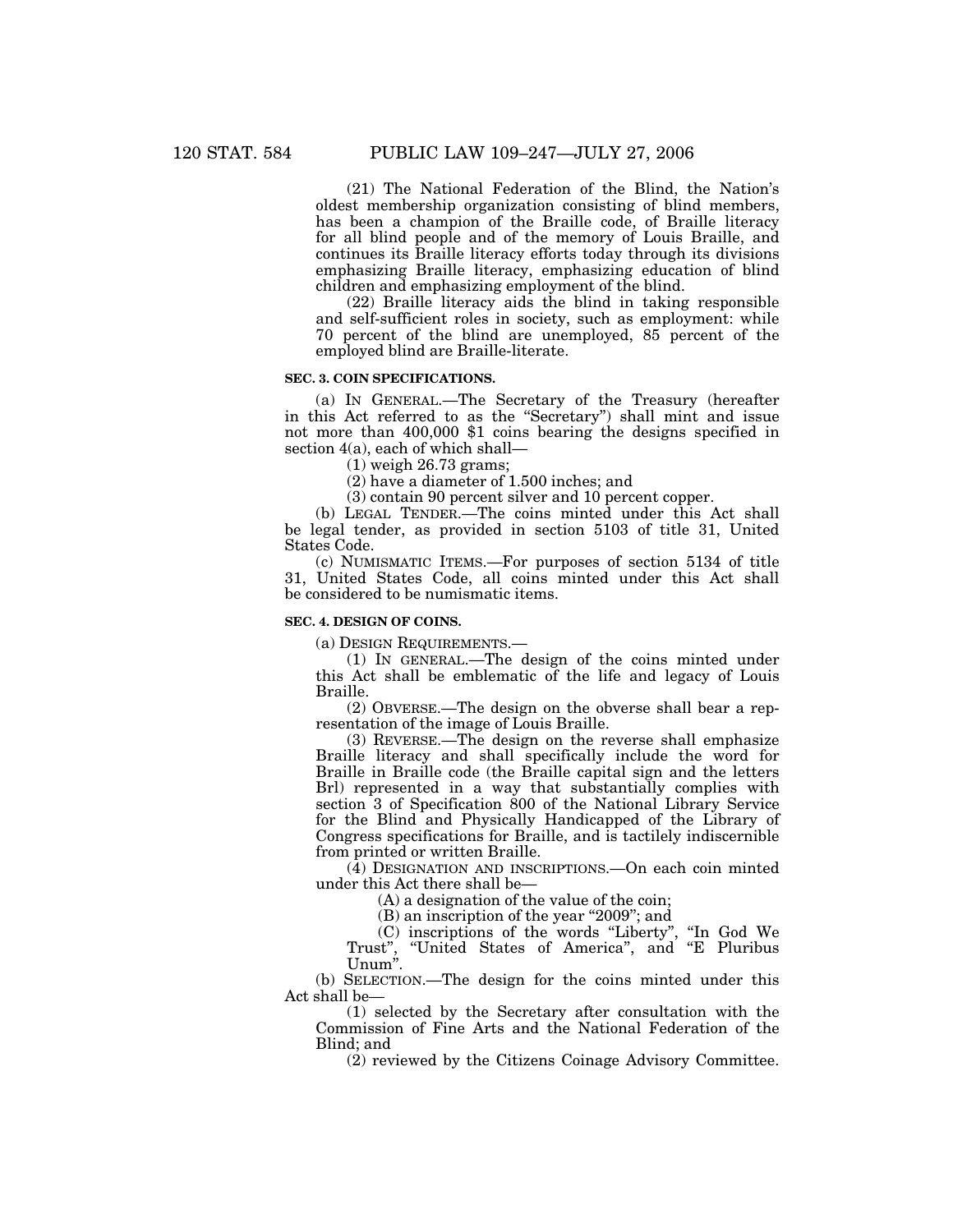## **SEC. 5. ISSUANCE OF COINS.**

(a) QUALITY OF COINS.—Coins minted under this Act shall be issued in uncirculated and proof qualities.

(b) MINT FACILITY.—Only 1 facility of the United States Mint may be used to strike any particular quality of the coins minted under this Act.

(c) PERIOD FOR ISSUANCE.—The Secretary may issue coins minted under this Act only during the 1-year period beginning on January 1, 2009.

#### **SEC. 6. SALE OF COINS.**

(a) SALE PRICE.—The coins issued under this Act shall be sold by the Secretary at a price equal to the sum of—

(1) the face value of the coins;

(2) the surcharge provided in section 7(a) with respect to such coins; and

(3) the cost of designing and issuing the coins (including labor, materials, dies, use of machinery, overhead expenses, marketing, and shipping).

(b) BULK SALES.—The Secretary shall make bulk sales of the coins issued under this Act at a reasonable discount.

(c) PREPAID ORDERS.—

(1) IN GENERAL.—The Secretary shall accept prepaid orders for the coins minted under this Act before the issuance of such coins.

(2) DISCOUNT.—Sale prices with respect to prepaid orders under paragraph (1) shall be at a reasonable discount.

#### **SEC. 7. SURCHARGES.**

(a) SURCHARGE REQUIRED.—All sales of coins under this Act shall include a surcharge of \$10 per coin.

(b) DISTRIBUTION.—Subject to section 5134(f) of title 31, United States Code, all surcharges which are received by the Secretary from the sale of coins issued under this Act shall be promptly paid by the Secretary to the National Federation of the Blind to further its programs to promote Braille literacy.

(c) AUDITS.—The National Federation of the Blind shall be subject to the audit requirements of section  $5134(f)(2)$  of title 31, United States Code, with regard to the amounts received by the National Federation under subsection (b).

(d) LIMITATION.—Notwithstanding subsection (a), no surcharge may be included with respect to the issuance under this Act of any coin during a calendar year if, as of the time of such issuance, the issuance of such coin would result in the number of commemorative coin programs issued during such year to exceed the annual 2 commemorative coin program issuance limitation under section 5112(m)(1) of title 31, United States Code (as in effect on the